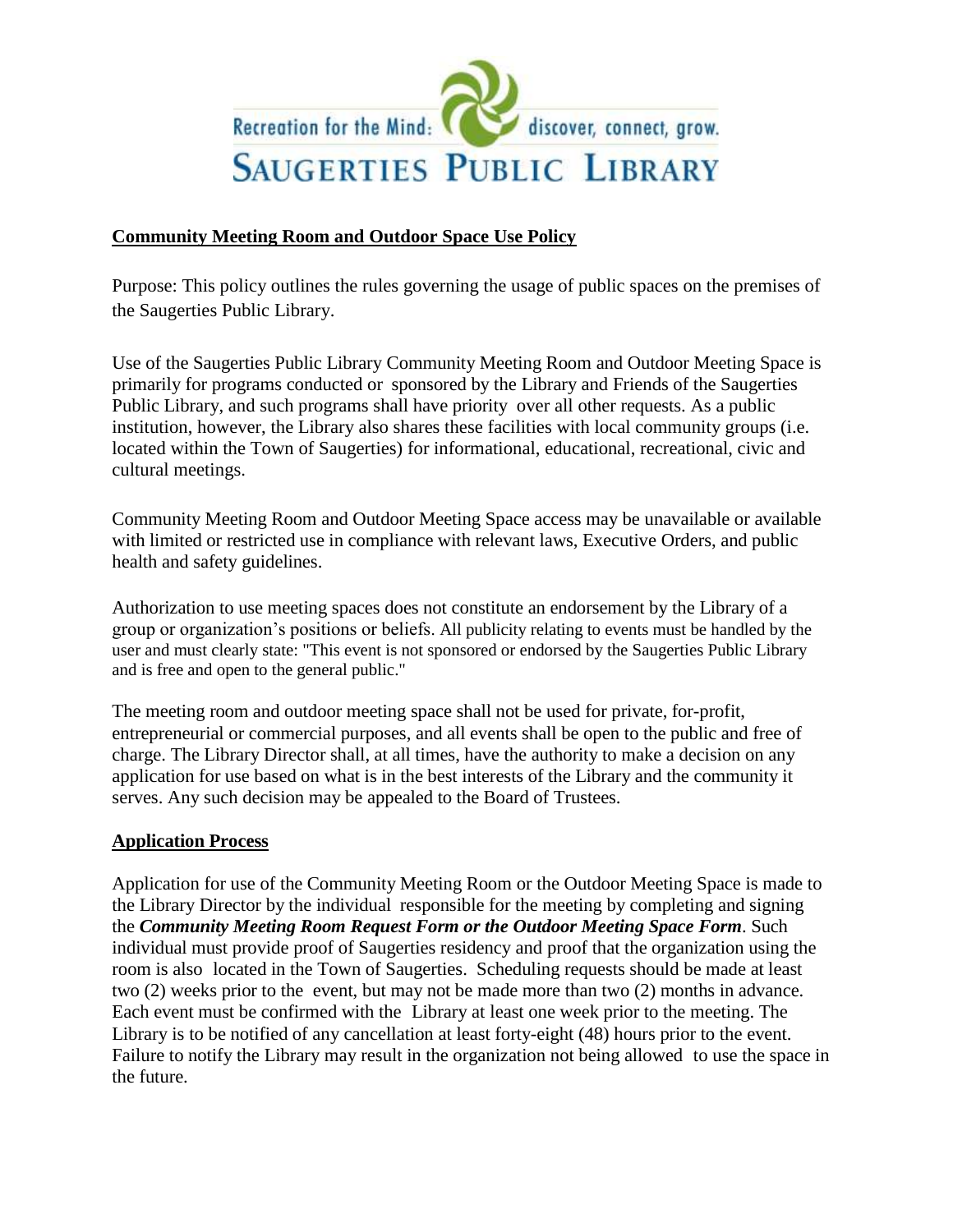## **General Rules of Use**

- 1. Events can be scheduled to take place between 8 am and 9 pm.
- 2. Maximum capacity for the indoors Community Room is 70 people.
- 3. The applicant must complete the *Audio-Visual Equipment Checklist* and coordinate the use of all audio-visual equipment with the Library upon reserving the Community Meeting Room.
- 4. Any film/video to be shown in the Community Meeting Room or Outdoor Meeting Space must be disclosed to the library so that copyright compliance can be assured. No applicant may show any film/video for which valid permission for a public showing is not in place.
- 5. All events held in the Community Meeting Room and Outdoor Meeting Space must be open to the public and no admission can be charged.
- 6. For events occurring before or after regular Library hours, the applicant is responsible for making prior arrangements with the Library Director. The Library will charge a \$25 fee for meetings that take place outside of regular library operating hours.
- 7. Except as a designation of location, the name of the Library may not be used in any publicity relating to use of the Community Meeting Room or Outdoor Meeting Space.
- 8. The individual signing the application for use of the Community Room or Outdoor Meeting Space on behalf of a group shall be responsible for the conduct and activity of the attendees and shall insure that the room is left in good order upon completion of the meeting.
	- If user has attendees under the age of 18, an adult over the age of 21 must be in attendance to supervise.
	- User and attendees may not leave children under the age of 10 unattended in the Library.
- 9. Prepared food and beverages may be served and limited amounts of alcohol may be consumed at the discretion of the Director. Smoking is prohibited.
- 10. The applicant is responsible for all set up, clean up, and return the space to its original configuration and condition. Trash must be removed from the building or outdoor space.
- 11. The Library does not provide storage space and assumes no responsibility for equipment or personal articles belonging to applicants or their guests.
- 12. Meetings must be conducted in such a way as to not disturb Library operations.
- 13. Library personnel shall have free access to the Community Meeting Room and outdoor Meeting Space at all times.
- 14. Failure to comply with the regulations in this policy and the Library's Patron Code of Conduct may result in cancellation or ejection from the event, and/or the denial of future use of meeting space.
- 15. The Community Meeting Room and Outdoor Space Policy is determined by the Library Board of Trustees, and is subject to review and revision at the discretion of the Board of Trustees. Appeals to this policy may be submitted to the Board of Trustees in writing.